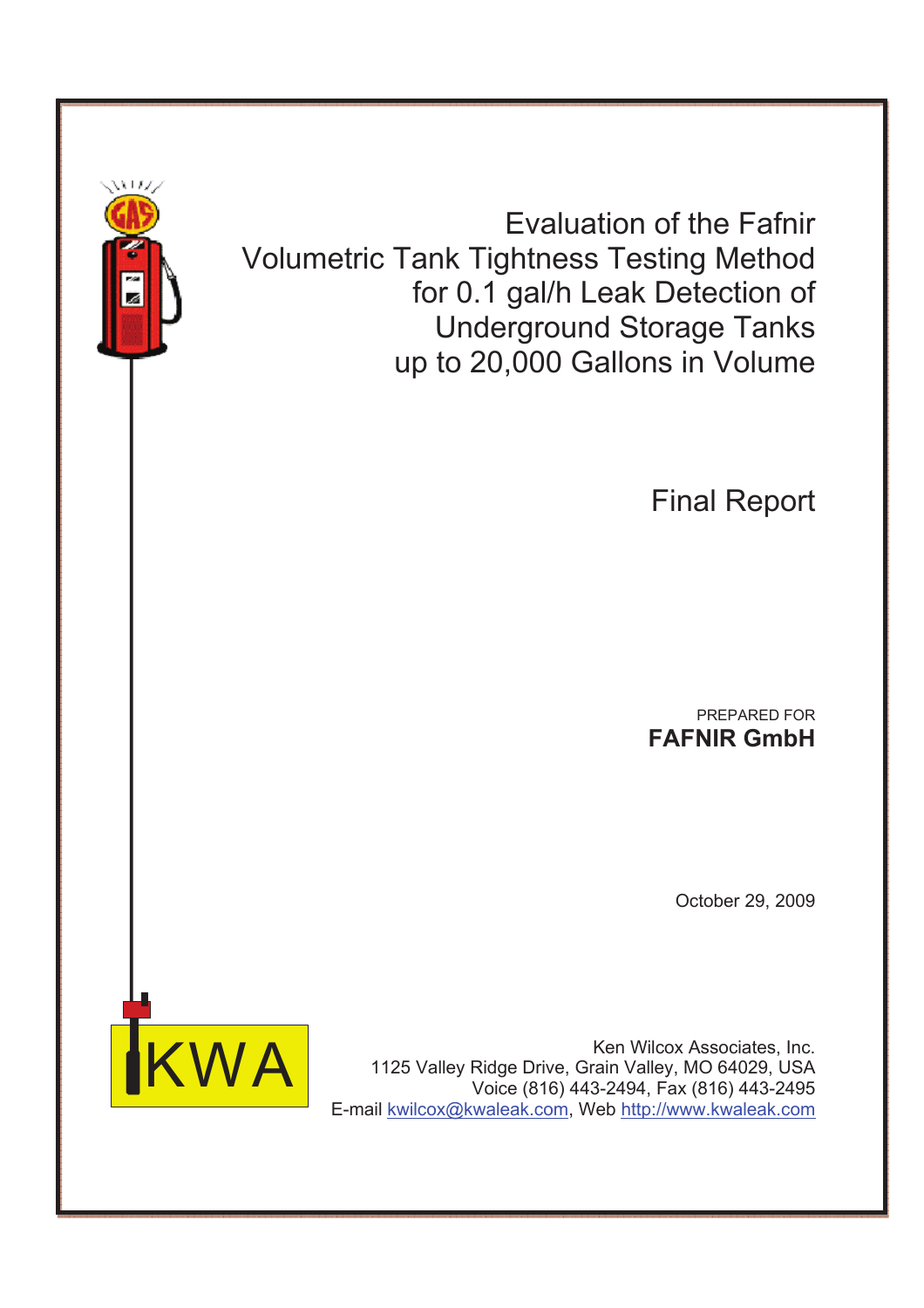Evaluation of the Fafnir Volumetric Tank Tightness Testing Method for 0.1 gal/h Leak Detection of Underground Storage Tanks up to 20,000 Gallons in Volume

Final Report

PREPARED FOR **FAFNIR GmbH Bahrenfelder Str. 19 22765 Hamburg Germany**

October 29, 2009